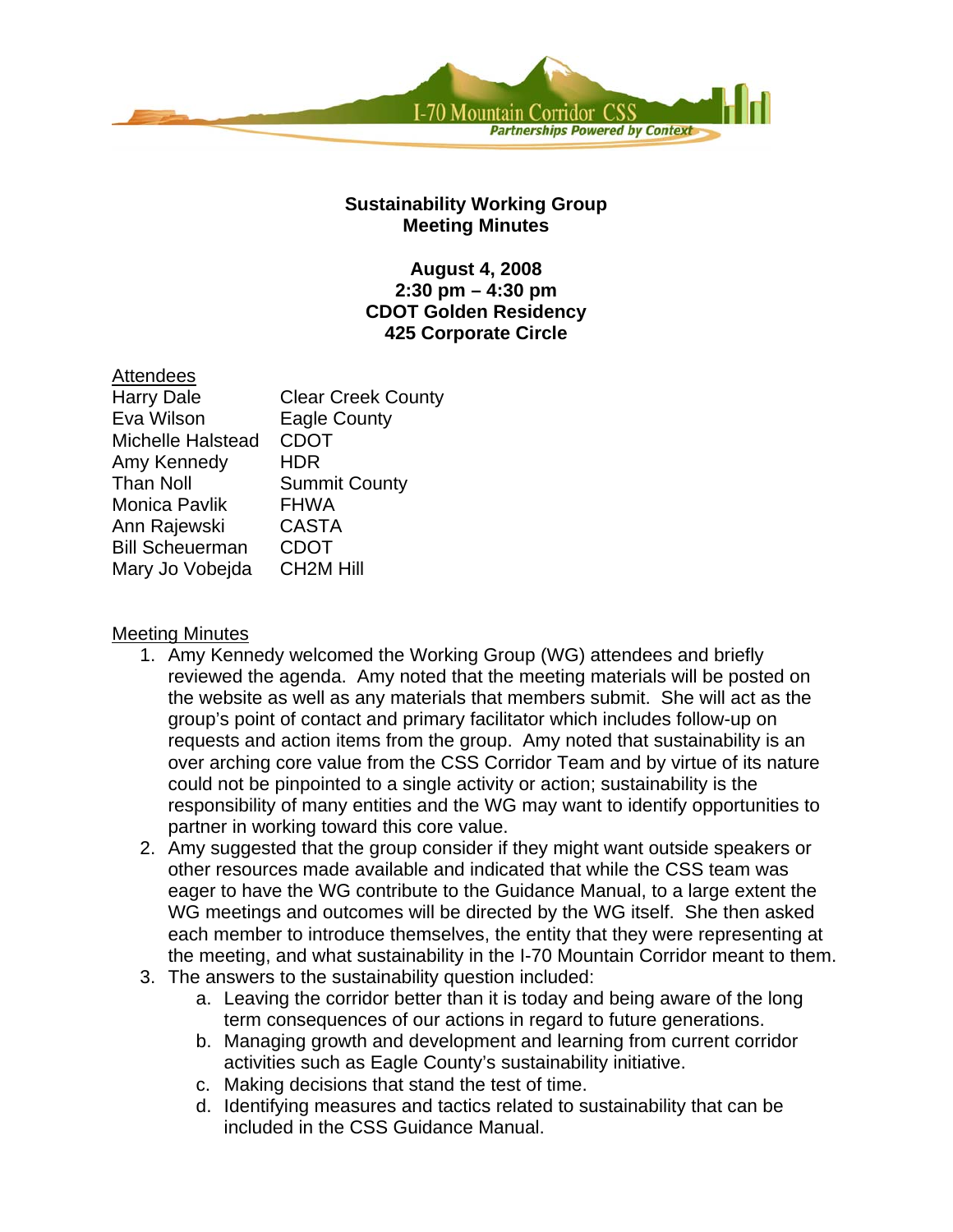

- e. Considering the connectivity of resources and how systems are interdependent.
- f. Consideration of environmental impacts over time.
- g. Establishing flexibility in the decision making framework to allow for adjustment in response to changing environs.
- h. Determining if the current processes are sustainable; ie the current rate of use of commodities.
- i. Maintaining mobility.
- 4. The group discussed both agenda item "Working Group Goals, Outcomes, and Actions" and "Sustainability's Role in the CSS Guidance Manual" in tandem.
- 5. Bill Scheuerman indicated that it might not be possible to have a set of criteria for sustainability but sustainability goals and measures to improve alternatives in relation to each of the core values could be implemented.
- 6. Harry noted a desire to define each core value first for instance, how much mobility is desired? Then determine if this is sustainable over time acknowledging that goals/plans could change over time. He stated that there will need to be a goal for the outcome to be judged against in order to determine if sustainability is being achieved.
- 7. The group felt a good starting point would be to gather existing community plans including the material that has already been collected as part of both the PEIS and the CSS efforts.
- 8. Eva Wilson highlighted some of the issues that are prevalent in Eagle County: affordable housing, preservation of land, and transportation. Amy indicated that it would be helpful for Eva or Sara Fisher to share the county's sustainability initiative with the group. This type of planning provides a basis that can be incorporated into transportation decision making.
- 9. The WG acknowledged that community values change over time and will therefore cause change in the sustainability measures or goals.
- 10. Monica Pavlik noted that mobility goals could be matched with land use plans instead of setting Level of Service goals.
- 11. The WG touched on the connection between transportation and growth. They felt the role of transportation in growth will need to be examined as a part of the WG's agenda. The group also wanted to provide opportunity for the outcome of the WG to be re-visited in the future, along with any metrics that are developed, to determine if they are still applicable or need to be revised.
- 12. Sustainability of the infrastructure was also mentioned as a consideration.
- 13. The group kept returning to the topic of how the outcome of this WG could be dynamic and responsive to future needs. There was agreement that there would need to be some sort of check-in or entity that helped implement not only sustainability goals but the CSS Guidance Manual. The group also agreed that many of the strategies or measures go beyond CDOT and FHWA's jurisdiction or control. There are a broad range of entities including regulatory agencies, local governments, and users that affect sustainability in the corridor. The WG could lead and initiate the conversation about how the process could continue once the WG wraps up.